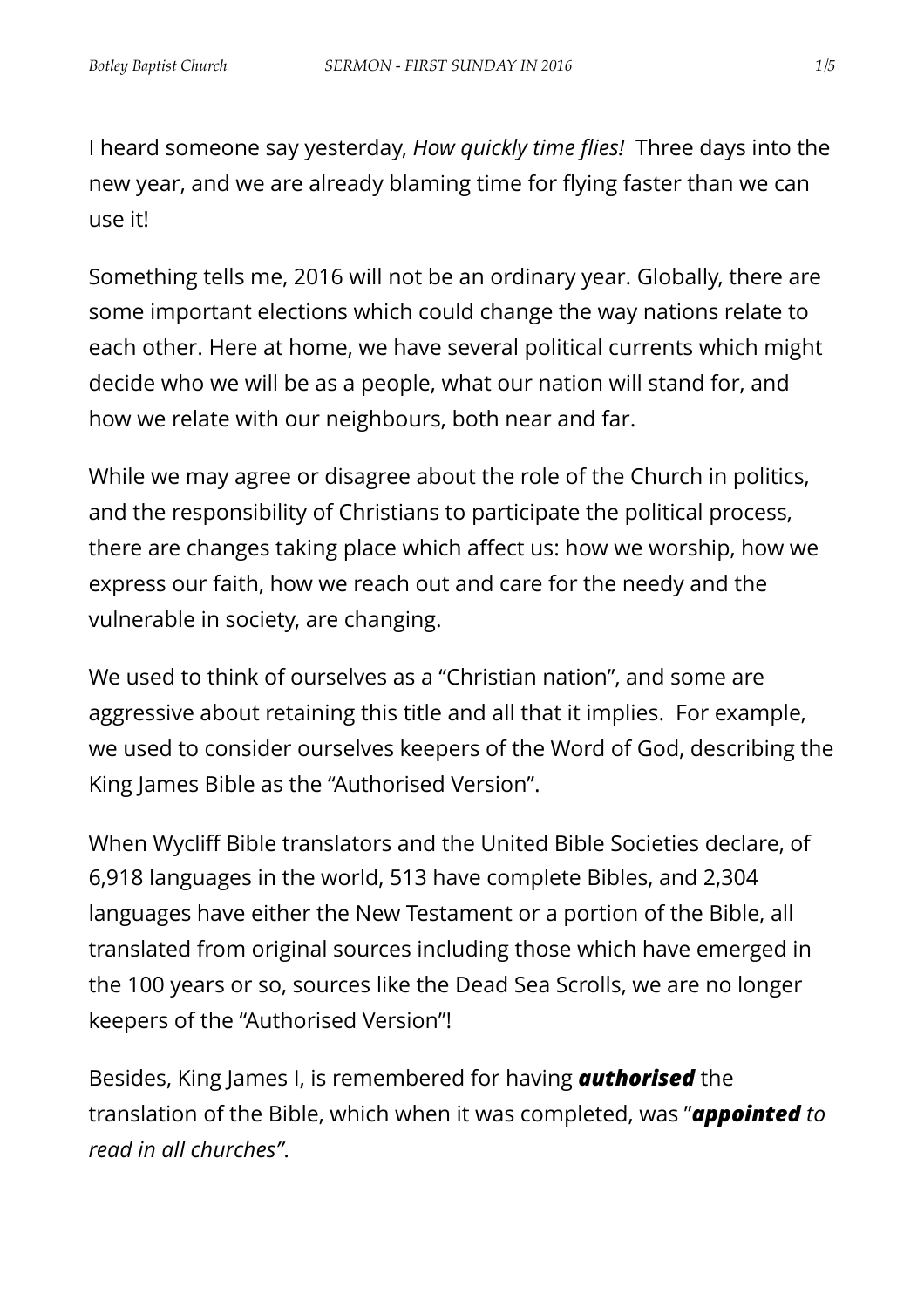One of the lessons I have learned in the past 40 years, of managing the process of change, is that when change takes place which is not under our control, it is best to retreat to a position where we affirm our basic values: who are we?, what do we believe in?, what do we stand for?, what are our values?, do we have principles which are non-negotiable?

A recent example comes from Volkswagen. When the company found, the fallout from the emissions scandal was getting beyond its control, statements from the boardroom and in the press referred to the company "being responsible and acting responsibly". Unable to control change taking place in its world, the company retreated to speaking about its basic values which underpin the company, and start re-building from there.

The rate of change today, is faster than it has even been. The start of the industrial revolution in the mid-to-late 1700s, paved the way for the social revolution which was the Victorian way of life. After the second world war, change gained a faster pace. A growing middle class, easier access to credit and the desire to live a better life, fuelled innovation and technology, which changed the way we lived our lives.

The church in our community, across our nations, and all over the world, the Church is changing and in the midst of a crisis. A generation is growing up who do not know, nor understand the very basics of the Christian faith; there are people in positions of power, taking decisions how Christians should live their lives, who have no idea of the basics of the Christian faith.

There are plenty of real-life anecdotes, like the one about a man in Oxford who visited a church building on a Sunday to collect something for his partner who works during the week in a creative-arts project run by the church. He arrives as the morning congregation is leaving, recognises the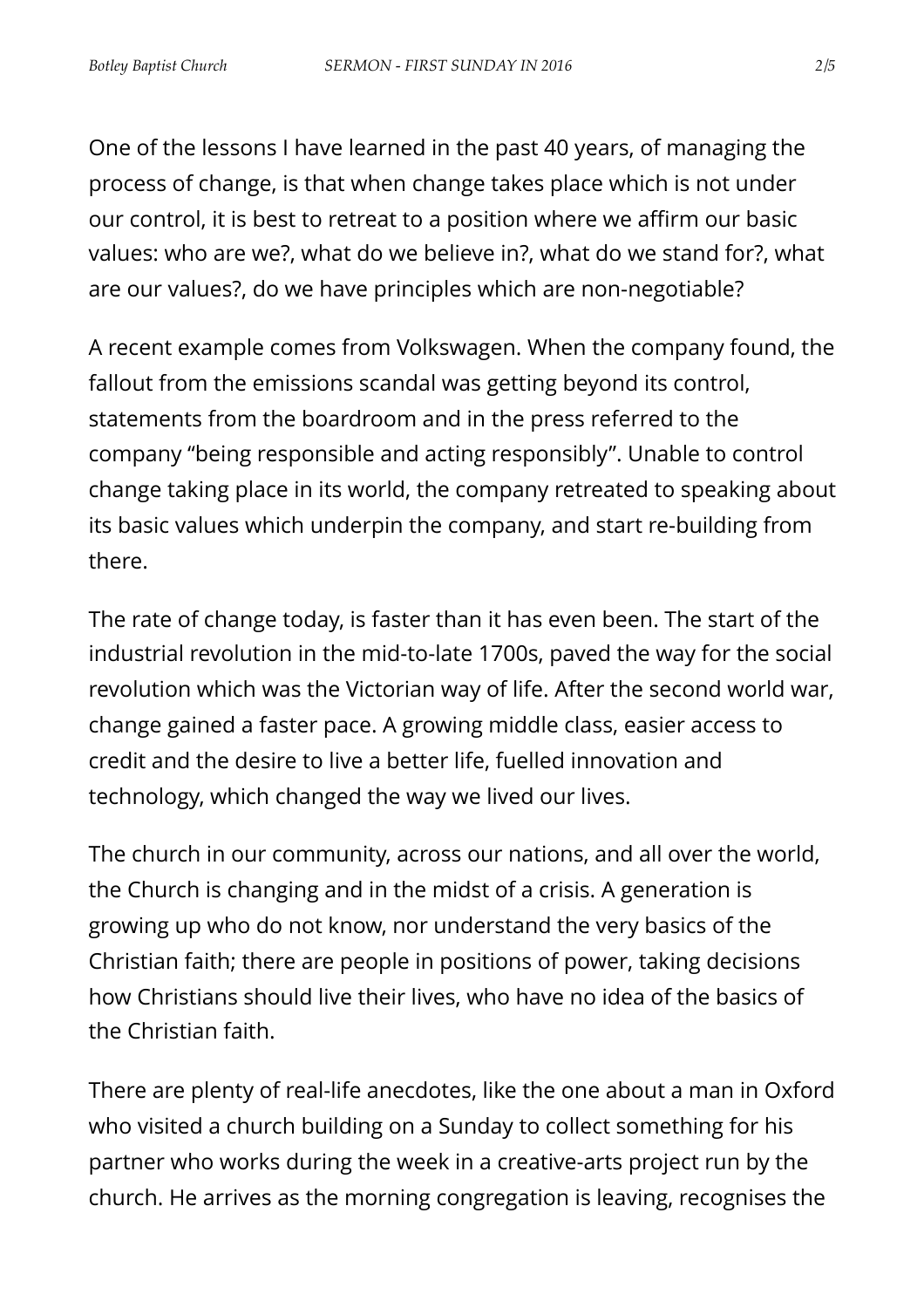minister, whom he knows. Surprised, he asks: 'What are all these people doing here? I didn't know churches were open on Sundays!'

Then, there is a generation of Sunday school children, who think baby Jesus was conceived on the first Sunday in Advent; Mary and Joseph travelled to Bethlehem arriving there on the 24th evening, knocking on all possible doors to obtain a room for the night, finally a kindly innkeeper ushered them into a cattle shed where Joseph, a carpenter, fashioned a cradle out of wood lying around, while Mary quietly gave birth to Jesus. After He was born, a group of shepherds arrived, followed by three kings from the east, who left gifts and returned to there homes. The next day, Mary and Joseph fled to Egypt as nasty Herod wanted to kill all newborn baby boys.

Nothing could be further from the truth!

It is not news that the church is struggling to forge a new identity, find new idioms and expressions, to learn new vocabulary and speak a new language which is relevant to the people of our times. During such times of change, which seems to be out of our control, we need to go back to the basics of our Christian faith, re-acquaint ourselves with Truth, and rebuild from there.

Jesus was constantly questioned and harassed by the educated elite. Matthew tells us of an incident where one group asked him a convoluted question about the relationship between husband and wife, where according to local custom, upon the death her husband, the woman married her husband's brother, down the chain of brothers, seven times, therefore in the final analysis, whose wife is she[!](#page-2-0) $<sup>1</sup>$  $<sup>1</sup>$  $<sup>1</sup>$  Jesus makes the point,</sup> *You are wrong because you do not know, neither the Scriptures, nor the power of God.*

<span id="page-2-1"></span><span id="page-2-0"></span><sup>&</sup>lt;sup>[1](#page-2-1)</sup> Matthew 22:23-33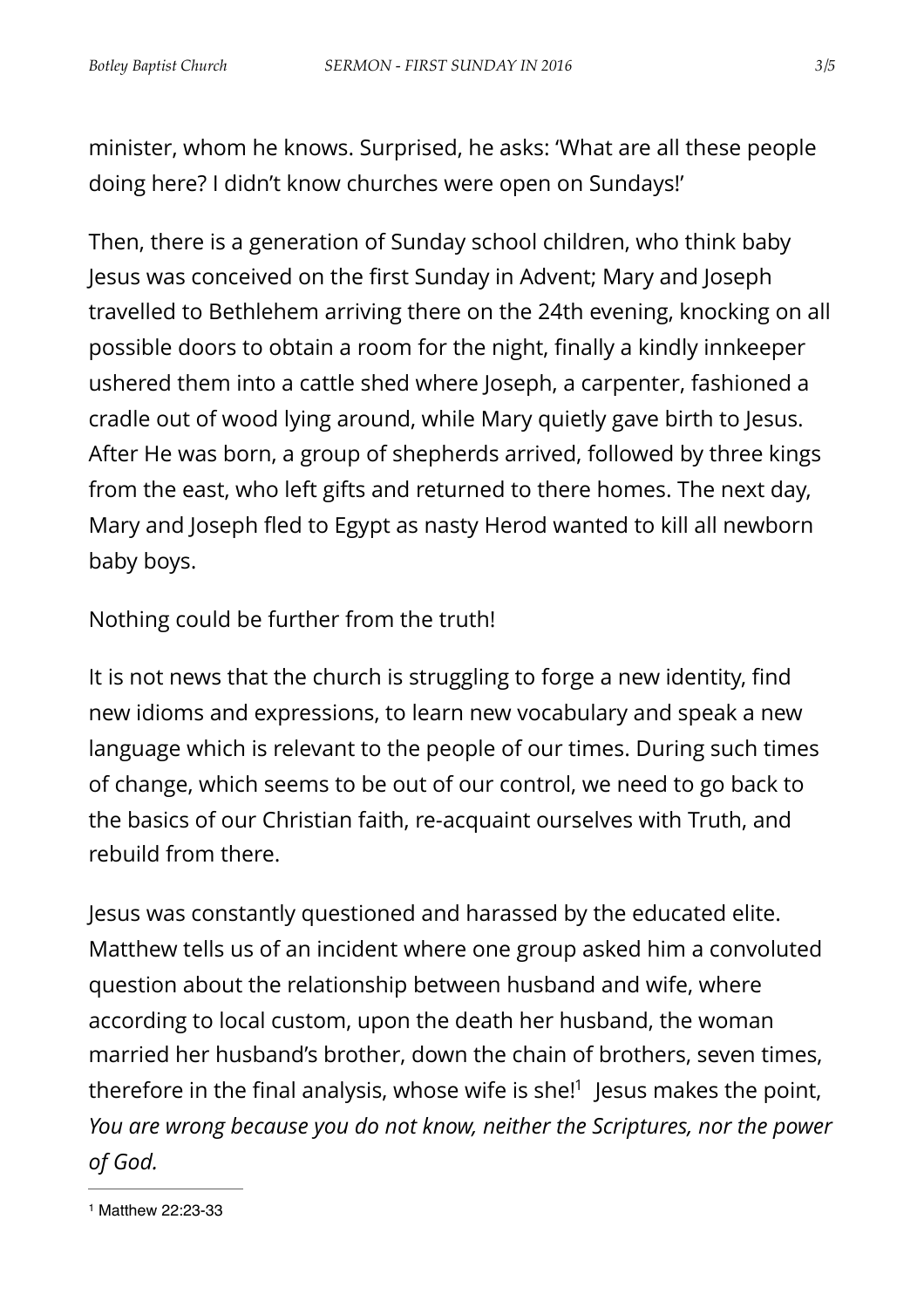Another group of educated elite standing nearby, who had a legal bent of mind, witnessed the way Jesus demolished the argument of their opponents. So they decided to ask a question they thought would make them shine. *Teacher!* they said. *Of all the commandments in the law (the entire older testament), which is the greatest?*

The question summarised the debate these legal-eagles were engaged in for centuries, about which laws were "light" and which were "weighty", like the past debate in some churches about "white" lies and "black" lies; a "white" lie may be necessary to save your life, but never indulge in a "black" lie!

Jesus' response takes them back to basics, to the time they were being formed as a nation after being freed from slavery in Egypt and were taught by Moses $2$ [,](#page-3-0)

> <span id="page-3-1"></span>*These are the commands, decrees, and regulations that the Lord your God commanded me to teach you. You must obey them when you live in the land you are about to enter and occupy, and you and your children and grandchildren must stand in awe of the Lord your God as long as you live. If you obey all his decrees and commands, you will enjoy a long life. Listen closely, Israel, and be careful to obey. Then all will go well with you, and you will have many children in the land flowing with milk and honey, just as the Lord, the God of your ancestors, promised you.*

> *Listen, O Israel! The Lord is our God, the Lord alone. And you must love the Lord your God with all your heart, all your soul, all your strength and all you mind.* Love God with your entire being!

<span id="page-3-0"></span><sup>&</sup>lt;sup>[2](#page-3-1)</sup> Deuteronomy 6:1-